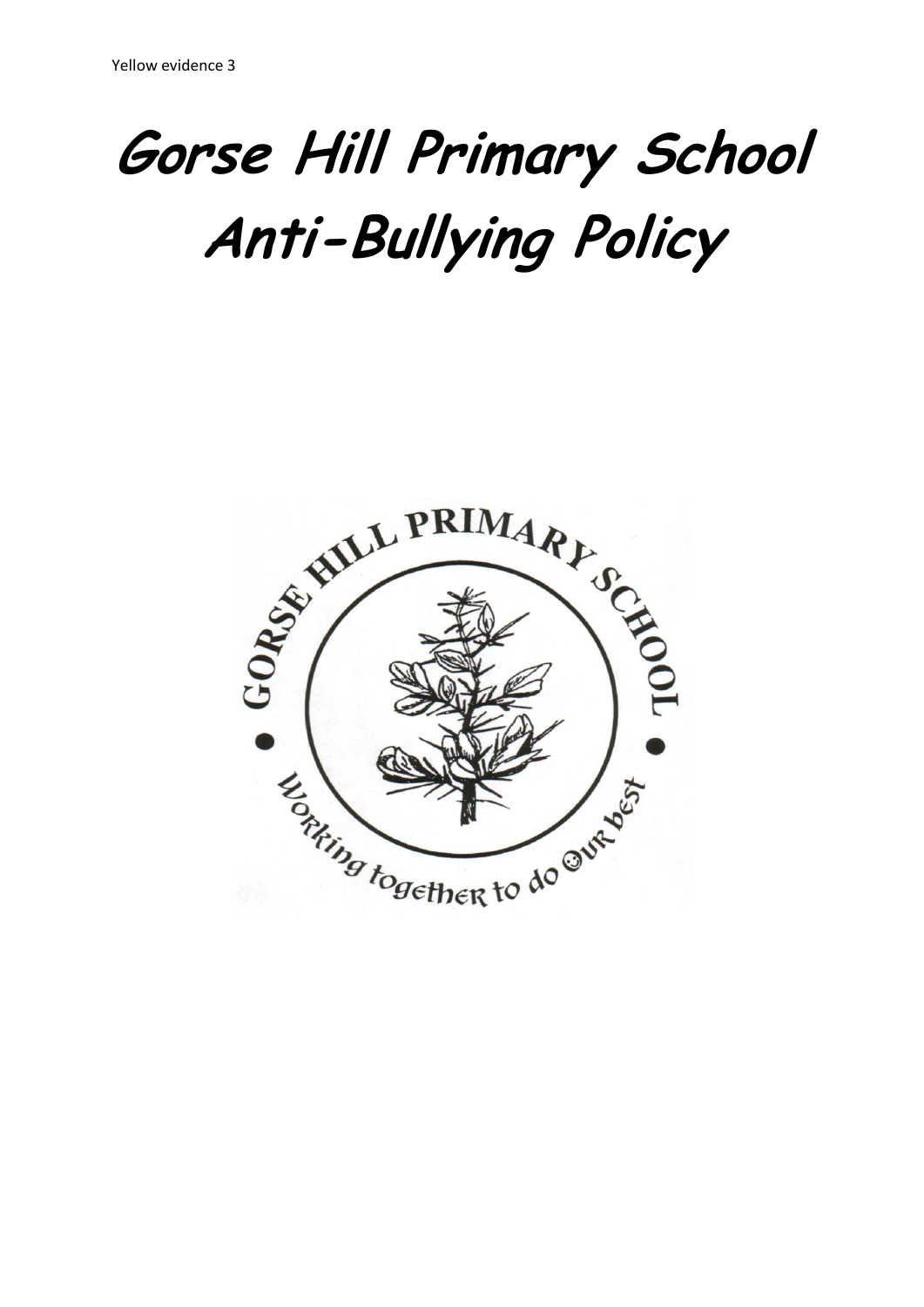# **Consultation History**

| Date:                            | January 2017                      |  |
|----------------------------------|-----------------------------------|--|
| <b>Reviews:</b>                  | November 2017                     |  |
|                                  |                                   |  |
|                                  |                                   |  |
|                                  |                                   |  |
|                                  |                                   |  |
|                                  |                                   |  |
| <b>Senior Leadership Team</b>    | January 2017                      |  |
|                                  | September 2017                    |  |
| <b>Teaching Staff</b>            | 29/11/17                          |  |
| <b>Non-Teaching Staff</b>        | 29/11/17                          |  |
| <b>Pupils and Anti-Bullying</b>  | Summer 2017, November 2017 (anti- |  |
| <b>Ambassadors</b>               | bullying week)                    |  |
| <b>Curriculum Committee/HWBT</b> | Update to be shared: Jan 2018     |  |
| <b>Full Governing Body</b>       | Update to be ratified: March 2018 |  |
| <b>Publish to</b>                | <b>Website and Shared drive</b>   |  |
| <b>Next Review of Policy</b>     | January 2019                      |  |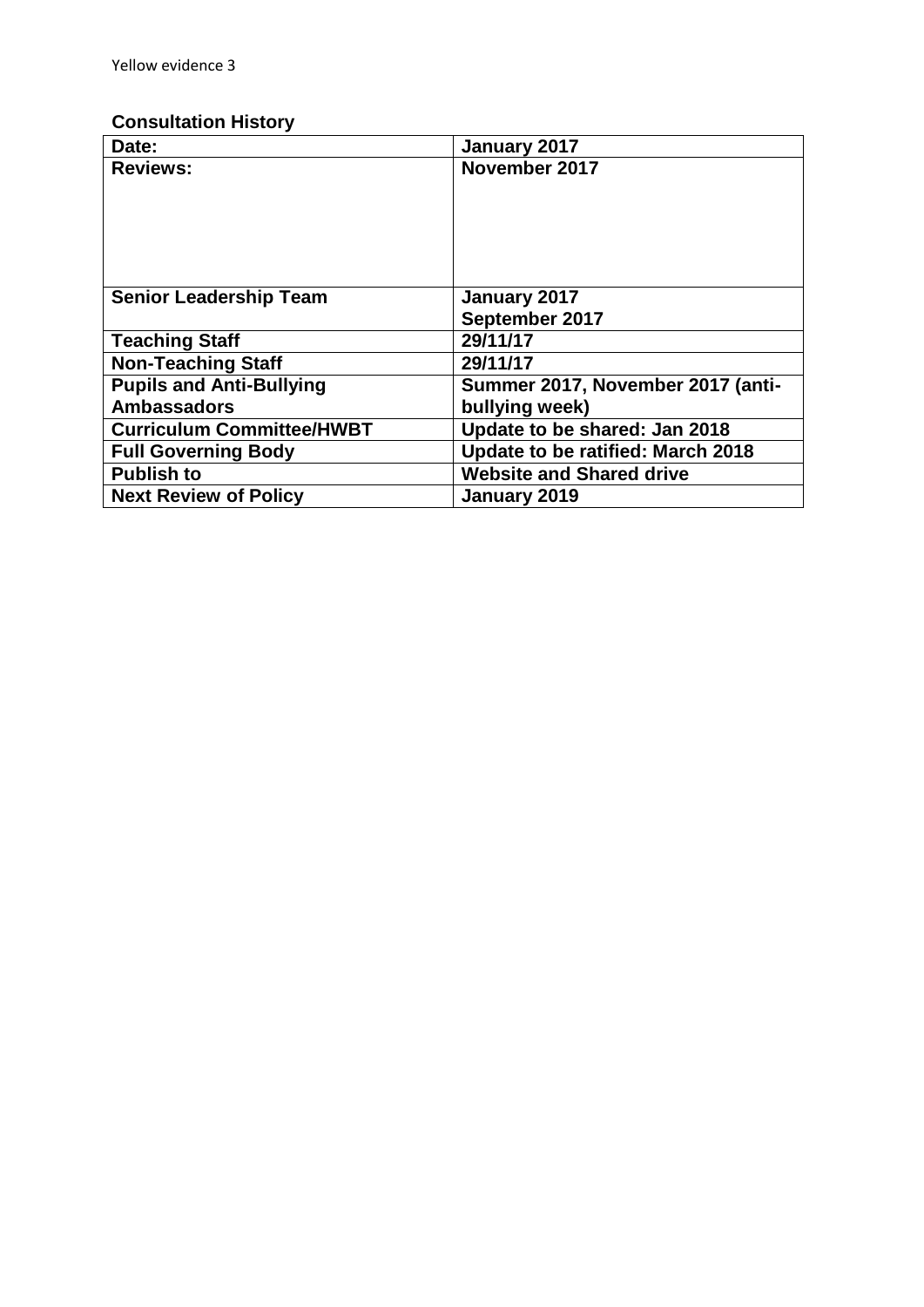## **1. Aims of our policy**

At Gorse Hill Primary School, we believe that all pupils have a right to learn in a supportive, caring and safe environment without the fear of being bullied. We are committed to a policy of inclusion, equality and justice. We believe that bullying behaviour is totally unacceptable and it will not be tolerated. We believe that where bullying is challenged effectively, pupils will feel safe and happy and we will demonstrate a school that cares.

We are a TELLING school. All pupils should be able to tell and know that incidents will be dealt with promptly and effectively. It also means that anyone who knows bullying is happening is expected to tell the staff.

Bullying is …. A deliberately hurtful act, repeated over a period of time making it difficult for victims to defend themselves against.(DFE Don't Suffer in Silence).

### **If the policy is to work:-**

- Everyone must know what the policy is
- The policy must be applied consistently
- Everyone must believe in the policy

# **2. Definition of bullying:**

At Gorse Hill Primary School we see bullying as:-

- When a child is repeatedly singled out to be 'picked on' either physically, verbally or psychologically
- Where the actions are deliberate and sustained
- When the focus is on one child
- When the intention is to hurt, isolate or humiliate an individual
- When the actions are designed to be kept secret
- When the actions are unprovoked

#### **We do not consider bullying to be:-**

- An isolated incident
- A falling out
- A 'one off' disagreement

We see bullying as a shared problem. We encourage all members of our school community to recognise bullying, acknowledge its unacceptability and report it.

Bullying is wrong and damages individual children. We therefore do all we can to prevent it, by developing a school ethos in which bullying is regarded as unacceptable. We aim, as a school, to produce a safe and secure environment where all can learn without anxiety. This policy aims to produce a consistent school response to any bullying incidents that may occur.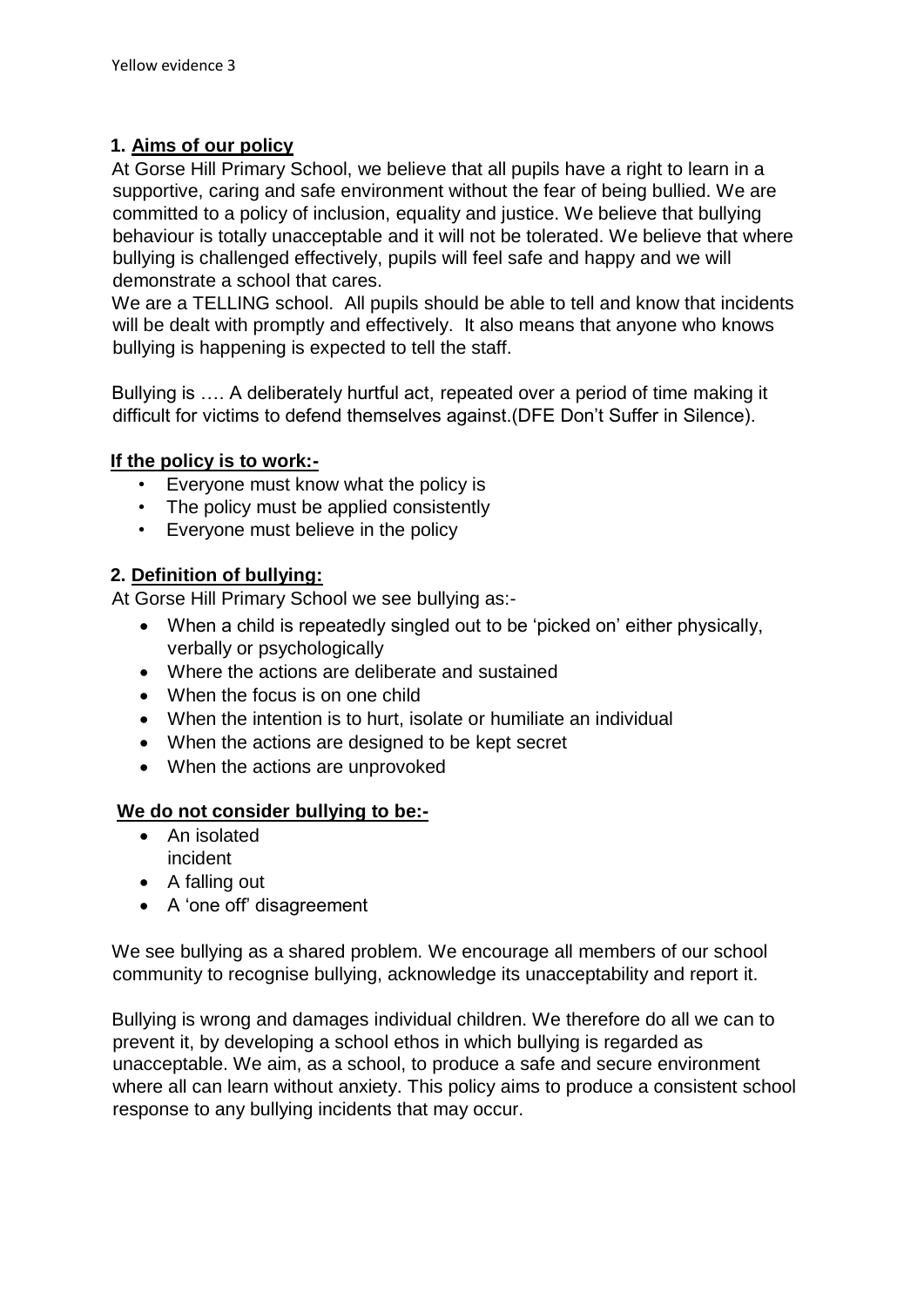# **3. Types of Bullying**

Bullying behaviour can represent itself in a number of different forms. Children and young people can be bullied in ways that are:

- **Physical** by being hit, pushed, tripped up, punched, spat at or touched against one's will; made to give up money or belongings; having property, clothes or belonging damaged; hiding possessions, being forced to do something they don't want to do.
- **Verbal** –Name calling, teased, taunted, insulted about their background, e.g. race, religion, culture or disability; insulted about their family, unkind remarks about someone's work or school achievements, whispered comments, spreading nasty or false rumours, making or having offensive comments directed at them about personal appearance
- **Emotional/Silent**  by having nasty stories told about then; being left out, ignored or excluded from groups, being sent unpleasant notes or made the subject of graffiti. Incitement of others to become involved in bullying.
- **Electronic / 'cyberbullying'** Cyber bullying is when a person, or a group of people, uses the internet, mobile phones or other digital technologies to threaten, tease or abuse someone. This is not tolerated at this school. There are lots of ways cyber bullies can target someone, e.g. via text message; instant messenger services; social network sites; email; images or videos posted on the internet or spread via mobile phones.
- **Racial** Racial taunts or remarks or any other negative comment about someone's religion, race or cultural background.
- **Sexual** Unwanted physical contact, sexually abusive comments, homophobic insults or comments.

# **Homophobic Bullying**

Homophobic bullying occurs when bullying is motivated by a prejudice against lesbian, gay, bisexual or transgender (LGBT) people and can be experienced by;

- Young people who are or who are thought to be LGBT
- Young people who are different in some way and who may not act like others
- Young people who have LGBT friends or family or their parents/carers are gay
- Teachers who may or may not be LGBT

Gorse Hill Primary recognises that homophobic bullying looks like other bullying but may include;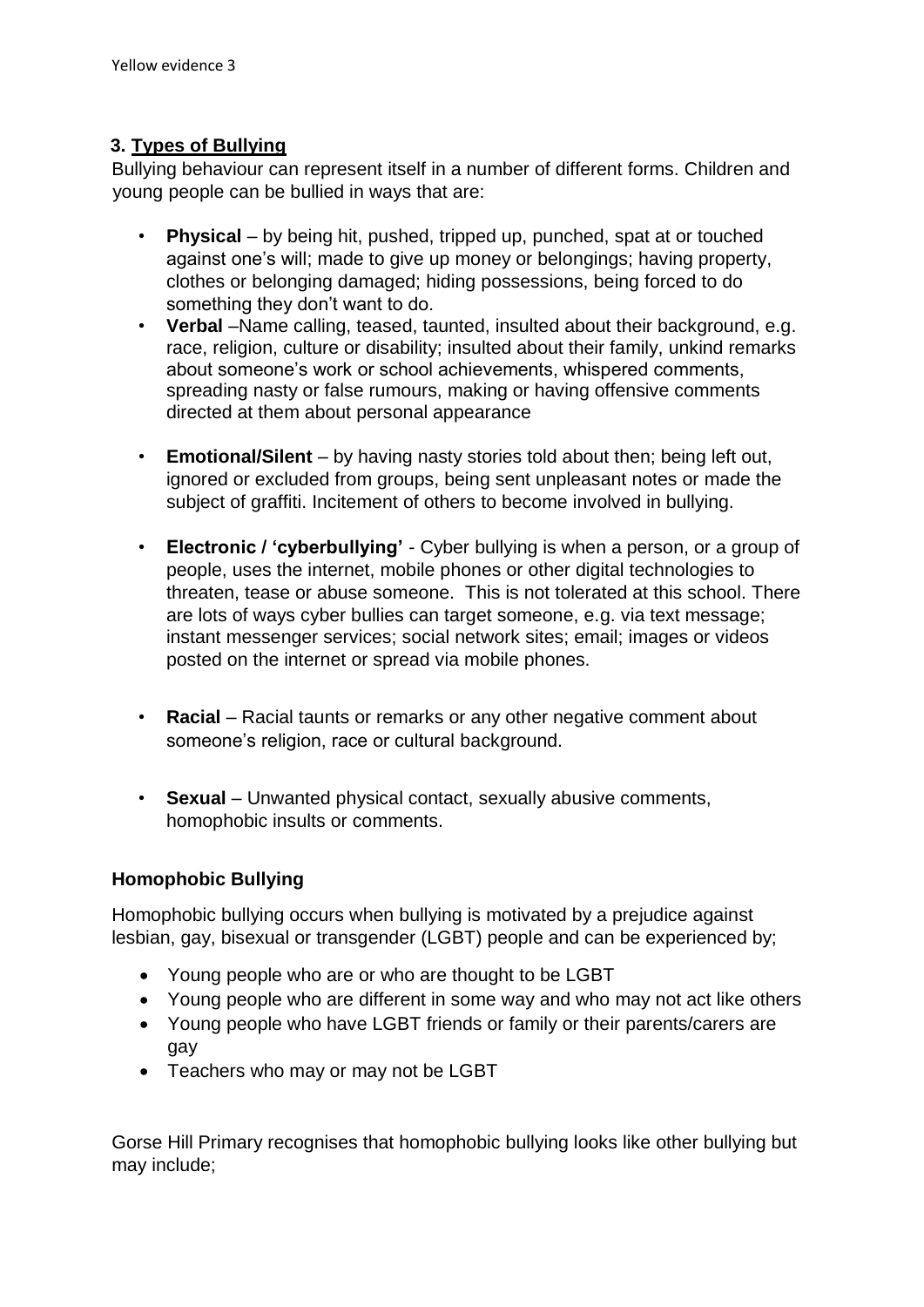- Verbal abuse- including spreading rumours that someone is gay
- Physical abuse- including hitting, punching, kicking, sexual assault and threatening behaviour
- Cyber-bullying- using on-line spaces to spread rumours about someone or exclude them (This can include text messaging including private and vide messaging)

Staff will also challenge casual homophobic language and will ensure anyone who makes persistent remarks is sent to an appropriate member of staff for reflection time and is made to understand the consequences of their behaviour.

# **Sexist, Sexual and Transphobic bullying and Sexist bullying**

This is bullying based on sexist attitudes that when expressed demean, intimidate or harm another person because of their sex of gender. These attitudes are commonly based around the assumption that women or subordinate to men, or are inferior. Sexist bullying may sometimes be characterised by inappropriate sexual behaviours.

### Sexual Bullying

This is bullying behaviour that has a specific sexual dimension or a sexual dynamic and it may be physical, verbal or non-verbal/psychological. Behaviours may involve suggestive sexual comments, including 'Sexting' sexual bullying via a mobile device or innuendo including offensive comments about sexual reputation; or using sexual language that is designed to subordinate, humiliate or intimidate. It is also commonly underpinned by sexist attitudes or gender stereotypes. Sexual bullying can be seen as sexual harassment in schools. Both sexual and transphobic bullying may affect boys and girls.

# Transphobic bullying

Transphobic bullying stems from a hatred or fear of people who are transgender. 'Transgender' is an umbrella term that describes people whose sense of their gender or gender identity is seen as being different to a typical gender norms. Transgender people commonly feel that their biological body is not aligned with their inner sense of gender identity. This leads some people to live in the gender role in which they feel more comfortable and which relates to their own sense of their gender identity rather than to their biological body. Where children and young people are perceived not to be conforming to the dominant gender roles that may be widely expected of them, Gorse Hill will be alert for signs of bullying. Transphobic bullying is commonly underpinned by sexist attitudes. Boys and girls may be equally affected. An individual may also experience transphobic bullying as a result of perceptions that a parent, relative or other significant figure displays gender 'variance' or is transgender.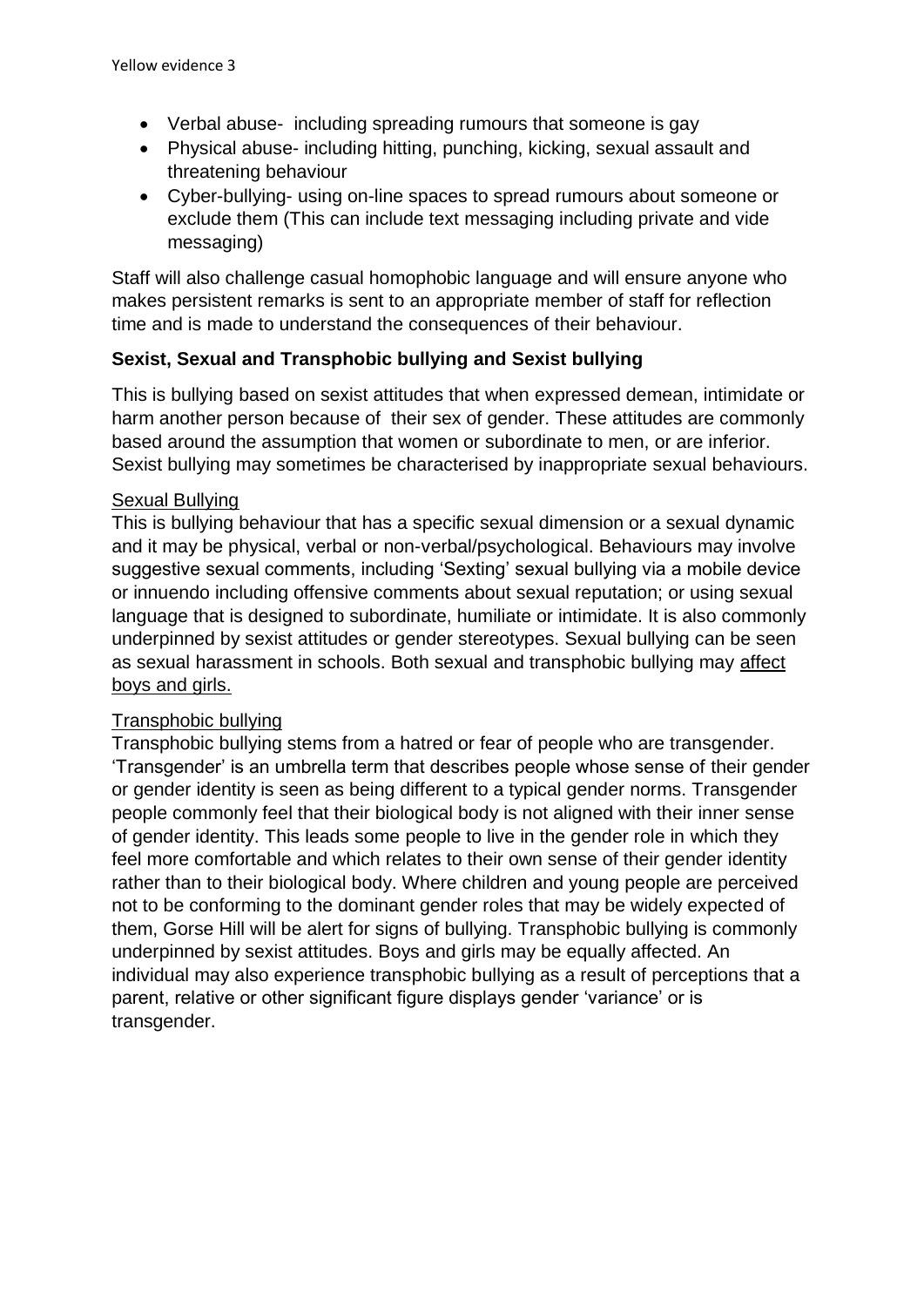# **4. Symptoms of bullying**

Early signs that a child is being bullied could be:

- The child becoming withdrawn
- A deterioration in the child's work
- **•** Erratic attendance or spurious illness
- Persistently arriving late at school
- General unhappiness or anxiety
- The child wanting to remain with adults
- Sudden outbursts not in common with the child's normal behaviour

Physical symptoms could include headaches, stomach aches, fainting, fits, vomiting or hyperventilation. Victims can become depressed and this can continue into their adult lives.

# **5. Preventing Bullying**

At Gorse Hill Primary School, we believe an Anti-Bullying Policy is about being proactive as well as reactive and we seek to actively prevent bullying.

In order to eradicate bullying, the school promotes an anti-bullying ethos with the intention of safeguarding pupils' rights and deterring anti-social and unkind behaviour. The school raises awareness of the nature of bullying through the curriculum, personal development, mentoring and assemblies. Through the following preventative strategies and planned curricular opportunities, we hope to lay the foundations of positive behaviour and to eliminate bullying before it becomes an issue.

- Actively developing an ethos in school where we deplore bullying and are 'proud' that bullying is not tolerated in our school
- Active Behaviour Policy that is implemented consistently throughout school and a reward system for positive behaviour. All staff will praise and encourage cooperative behaviour. (see Behaviour Policy)
- Awareness raising through Anti-Bullying week, assemblies and lessons
- Clear Anti-Bullying policy which all members of the school are aware of
- Anti-Bullying messages embedded throughout the academic and pastoral curriculum and through Anti Bullying Week in November each year
- Circle Time opportunities for children to discuss sensitive issues in a safe environment
- Positive action to prevent bullying within PHSE, SUMO, Computing and within other curriculum areas.
- Pupil consultation through questionnaires, School Council and Anti-Bullying pupil ambassadors
- Positive role models reflected through staff behaviour by showing that is is better for everyone to respect and care for each other.
- Developing and supporting home, school and community partnerships
- Anti-Bulling posters and displays will be evident around school.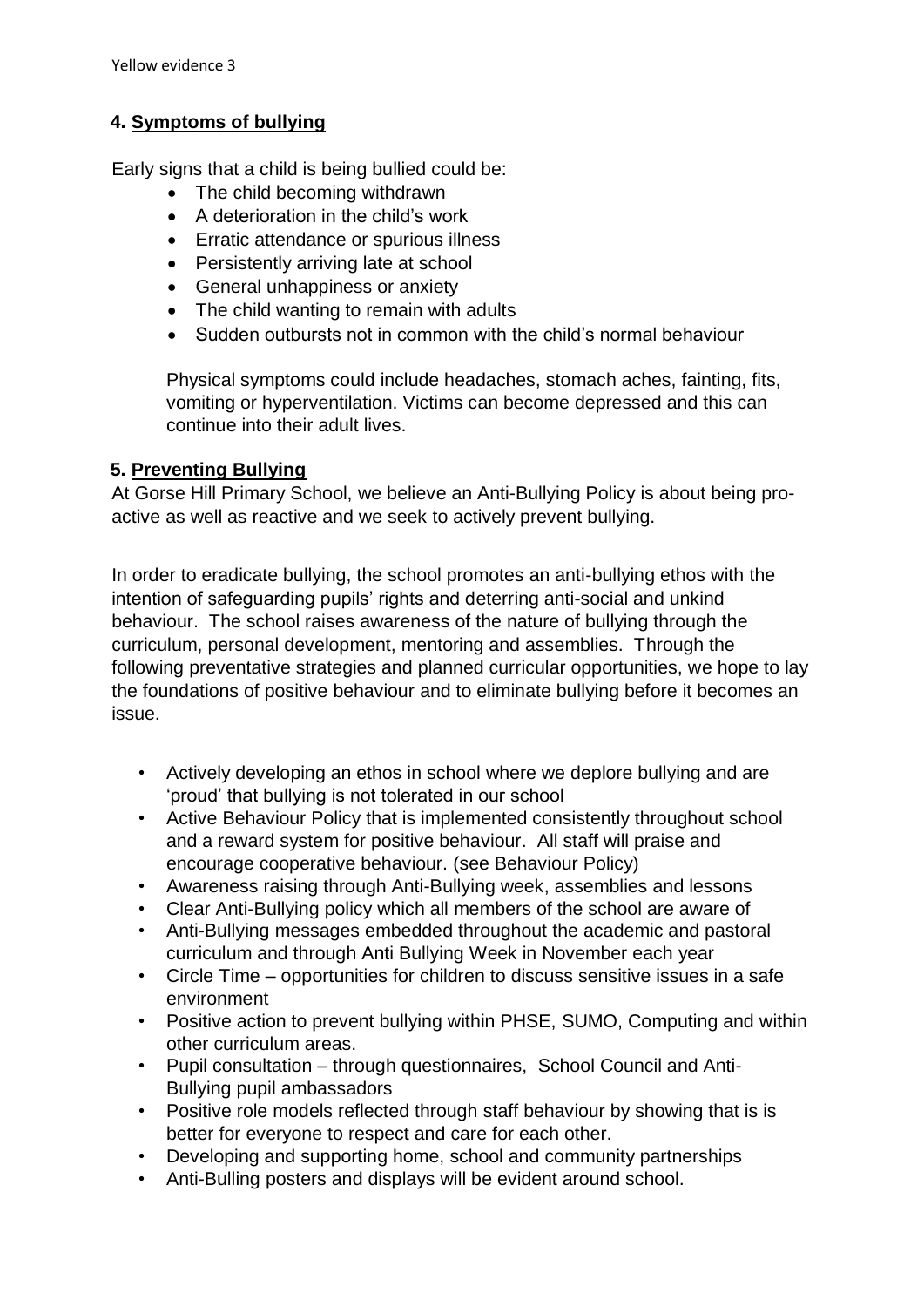- Staff will encourage pupils to report any bullying, either of themselves or others.
- All pupils are encouraged to take part in extracurricular and enrichment activities which encourage self-esteem.

# **6. Procedures for Reporting and Responding to Bullying**

It should be remembered that the whole purpose of any action taken by staff against bullies is to enable all pupils to come to school and to enjoy a happy and secure environment. Parents, pupils and staff should be left in no doubt that bullying, in all its forms, will not be tolerated.

All staff watch out for early signs of distress, which may include deterioration of work, unexplained illness, isolation, the desire to remain with adults and erratic attendance. Staff understand that whilst these behaviours may be symptomatic of other problems, they may be early signs of bullying.

• Bullying allegations can come from a number of different sources including from the child, child's friends, parent/carer or staff member. *All allegations will be listened to, taken seriously and acted upon.* 

• In the first instance, where a school rule is broken, the member of staff must follow our school *Behaviour Policy*.

Where an incident of reported bullying occurs, this must be reported to the class teacher.

The class teacher will then investigate and take action according to our school policy. If bullying is identified or if potential bullying is suspected the class teacher will inform the Head Teacher and Deputy Head teacher and then implement *Stage 1: Responding to Bullying Incidents.* 

# **7. Responding to Bullying Incidents**

*(See Procedures for Addressing Bullying Behaviour Flowchart)* 

# Stage 1

When bullying has been reported or observed then the following 7 steps will be taken:

- **1. Interview with the victim.** When a teacher finds out that bullying has happened they start by talking to the victim about his/her feelings and ask the victim to explain, in their own words, about what has been happening. The teacher explains that he/she will meet with the pupils involved and will explain the problem and the way the victim has been feeling.
- **2. Interview the pupils involved.** The teacher arranges to meet with the pupils who have been involved, this may include by-standers. Initially the teacher will speak to the pupils involved separately and then convene a meeting that will include bystanders or colluders who joined in but did not initiate bullying.
- **3. Explain the problem.** The teacher tells them about the way the victim is feeling.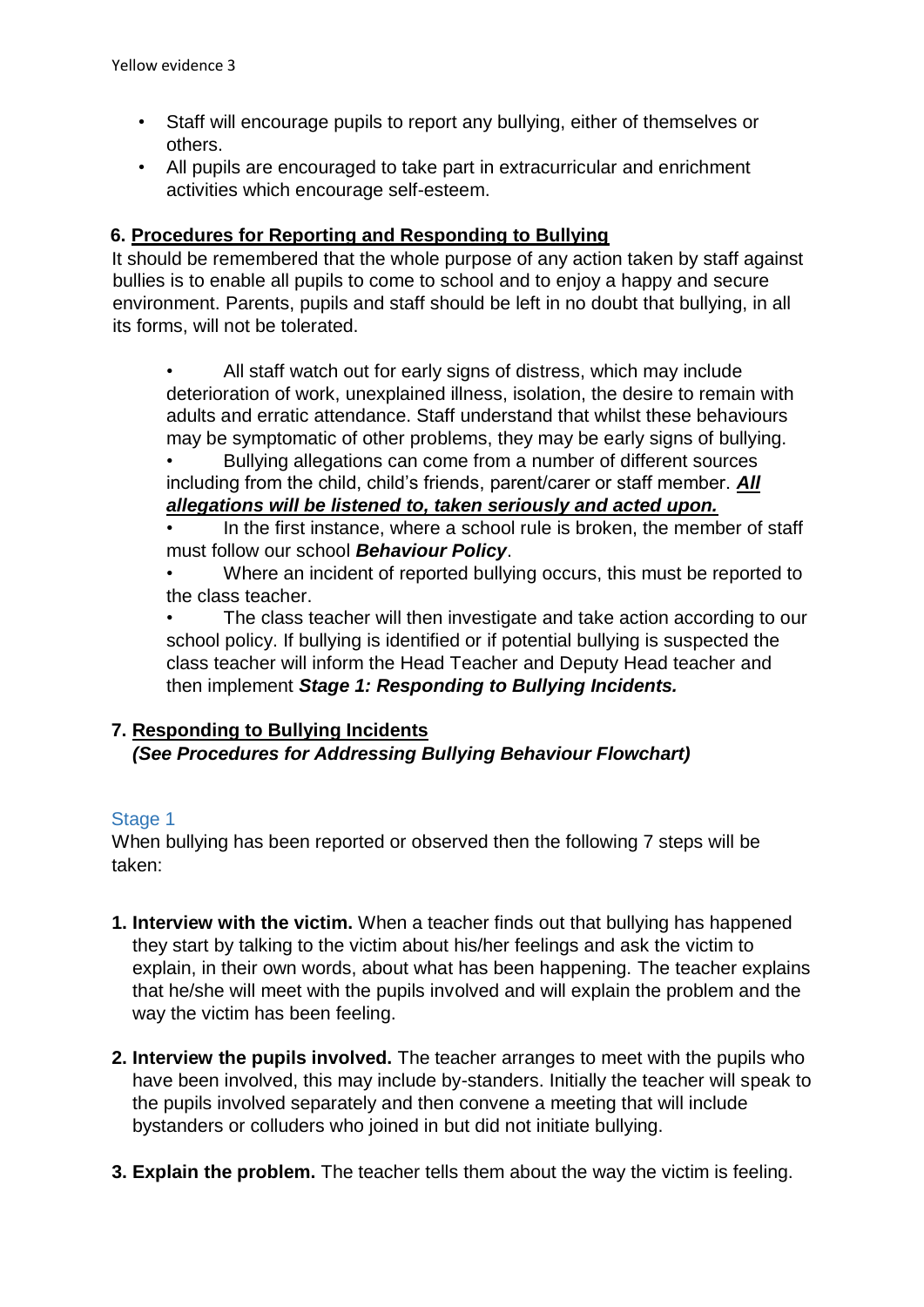- **4. Share responsibility.** The teacher states that they know that the group are responsible and can do something about it.
- **5. Ask the group for ideas.** Each member of the group is encouraged to suggest a way in which the victim could be helped to feel happier. The teacher gives positive responses which will encourage improved behaviour in the pupils involved. The teacher ends the meeting by passing the responsibility to the group to solve the problem. They arrange to meet with them again to see how things are going on.

**6.** Feed back to the Victim – The Teacher reassures the victim about the outcomes of the meeting with the other pupils and tells them about the next steps. The teacher will check on the victim's feelings on a regular basis and will encourage them to talk to adults in school, friends or family if issues continue to arise or concern them.

**7. Meet them again.** About a week later the teacher discusses with each pupil, including the victim, how things have been going. They arrange to meet with them again to see how things are going on.

The above procedure is Stage 1. The class teacher is to record Stage 1 on the 'Serious Incident Record sheet', give a copy to the DHT or HT who will record on CPOMS for all the children involved. If we find that the situation is not resolved after following this process and the behaviour continues, then the following stages are implemented.

#### Stage 2

The class teacher informs the DHT/AHT, one of whom who convenes meetings with the class teacher and parent/carers of both the victim and the perpetrator. A plan of action will be agreed, implemented and monitored by both the class teacher and the DHT/AHT. The Head teacher is also informed. All actions are recorded on CPOMS.

#### Stage 3

The class teacher and DHT/ AHT inform the Head teacher who convenes further meetings with the parent/carers of both the victim and the perpetrator. The Head teacher informs them about seriousness of consequences if behaviour is not immediately addressed. Situation monitored and reviewed within agreed timescale.

#### Stage 4

A meeting is arranged with the Head teacher, external agencies are also contacted e.g. Behaviour Support Team, Longford Park Outreach Team, Educational Psychologist, Police (If a child is over 10 years of age they are criminally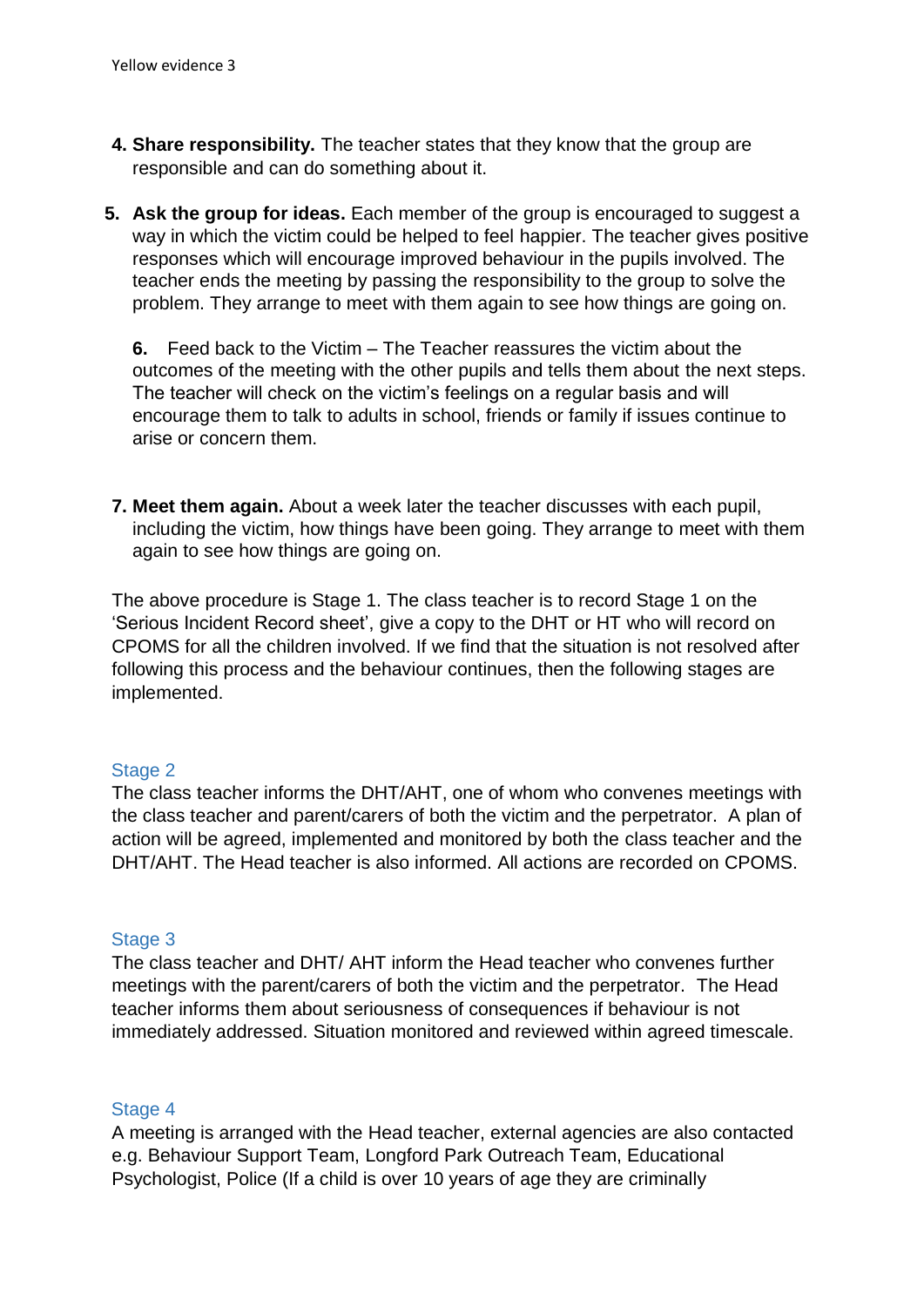responsible). Pastoral Support Plan (PSP) is put in place, possibly leading to a fixed term exclusion

#### **8. Roles and Responsibilities**

#### a. The Role of Governors

The governing body supports the Head Teacher in all attempts to eliminate bullying from our school. This policy statement makes it very clear that the governing body does not allow bullying to take place in our school, and that any incidents of bullying that do occur are taken very seriously and dealt with appropriately.

The governing body monitors the incidents of bullying that occur, and reviews the effectiveness of the school policy regularly. The governors require the Head Teacher to keep accurate records of all incidents of bullying and to report to the governors annually on the number of instances of bullying and the effectiveness of school antibullying strategies.

The governing body responds within ten days to any request from a parent to investigate incidents of bullying. In all cases, the governing body notifies the Head Teacher and asks him/her to conduct an investigation into the case and to report back to a representative of the governing body.

#### b. The Role of the Head teacher

It is the responsibility of the Head Teacher to implement the school anti-bullying strategy and to ensure that all staff (both teaching and non-teaching) are aware of the school policy and know how to deal with incidents of bullying. The Head Teacher reports to the governing body about the effectiveness of the anti-bullying policy on request.

The Head Teacher ensures that all children know that bullying is wrong, and that it is unacceptable behaviour in this school. The Head Teacher draws the attention of children to this fact at suitable moments. The Head Teacher ensures that all staff receives sufficient training to be equipped to deal with all incidents of bullying. The Head Teacher sets the school climate of mutual support and praise for success, so making bullying less likely. When children feel they are important and belong to a friendly and welcoming school, bullying is far less likely to be part of their behaviour.

#### **c. The Role of Staff**

Teachers attempt to support all children in their class and to establish a climate of trust and respect for all. By praising, rewarding and celebrating the success of all children, we aim to prevent incidents of bullying. Classroom staff in our school take all forms of bullying seriously, and intervene to prevent incidents from taking place.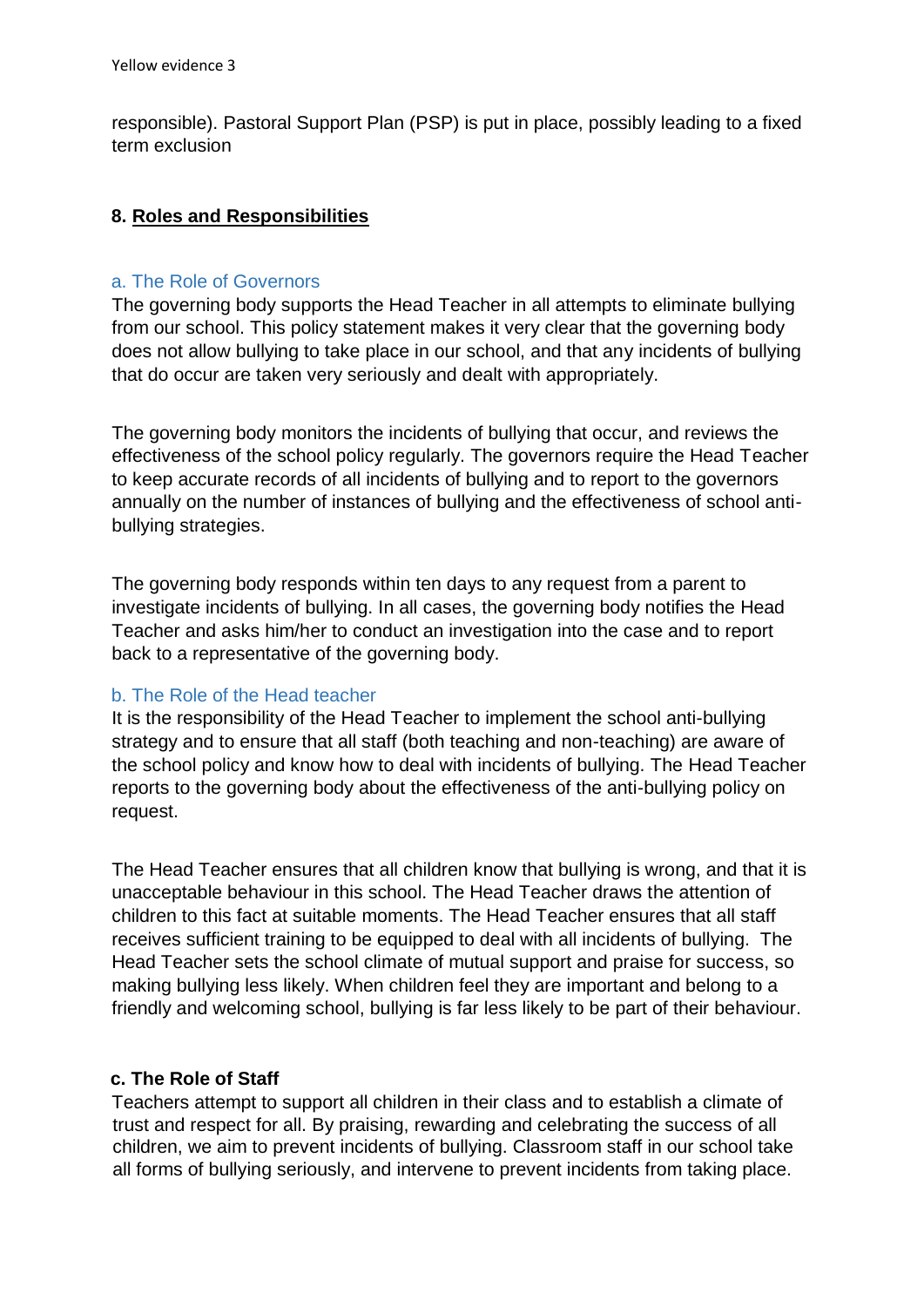Where a potential bullying incident is reported, staff will follow 'Procedures for Addressing Bullying Behaviour' flowchart' *(Appendix 1)* and record / date all actions taken to eliminate the bullying behaviour.

#### **d. The Role of Parents**

Parents, who are concerned that their child might be being bullied, or who suspect that their child may be the perpetrator of bullying, should contact their child's class teacher immediately.

Parents have a responsibility to support the school's anti-bullying policy and to actively encourage their child to be a positive member of the school.

### **e. The role of Pupils**

Without the support of pupils, we will not be able to prevent bullying. That is why our pupils will be consulted in the development of Gorse Hill Primary School as a safe and secure environment for them to achieve and learn. We expect that pupils:

- Will support the Head teacher and staff in the implementation of the policy.
- Will not bully anyone else, or encourage and support bullying by others.
- Will tell an adult if they are being bullied.
- Will act to prevent and stop bullying, usually this is through telling an adult if they know or suspect that someone else is being bullied.

Pupils must recognise that being a "bystander" is not acceptable. Silence supports the bullying and makes the "bystander" in part responsible for what happens to the victim of bullying.

#### **9. Monitoring and Review**

This policy is monitored on a day-to-day basis by the Head Teacher, who reports annually to governors about the effectiveness of the policy.

#### Appendices

Appendix 1: Procedures for addressing Bullying Behaviour and incidents

Appendix 2 Serious Incident Record Sheet/Log

Appendix 3 Information for Parents and Families

Appendix 4 Information for Pupils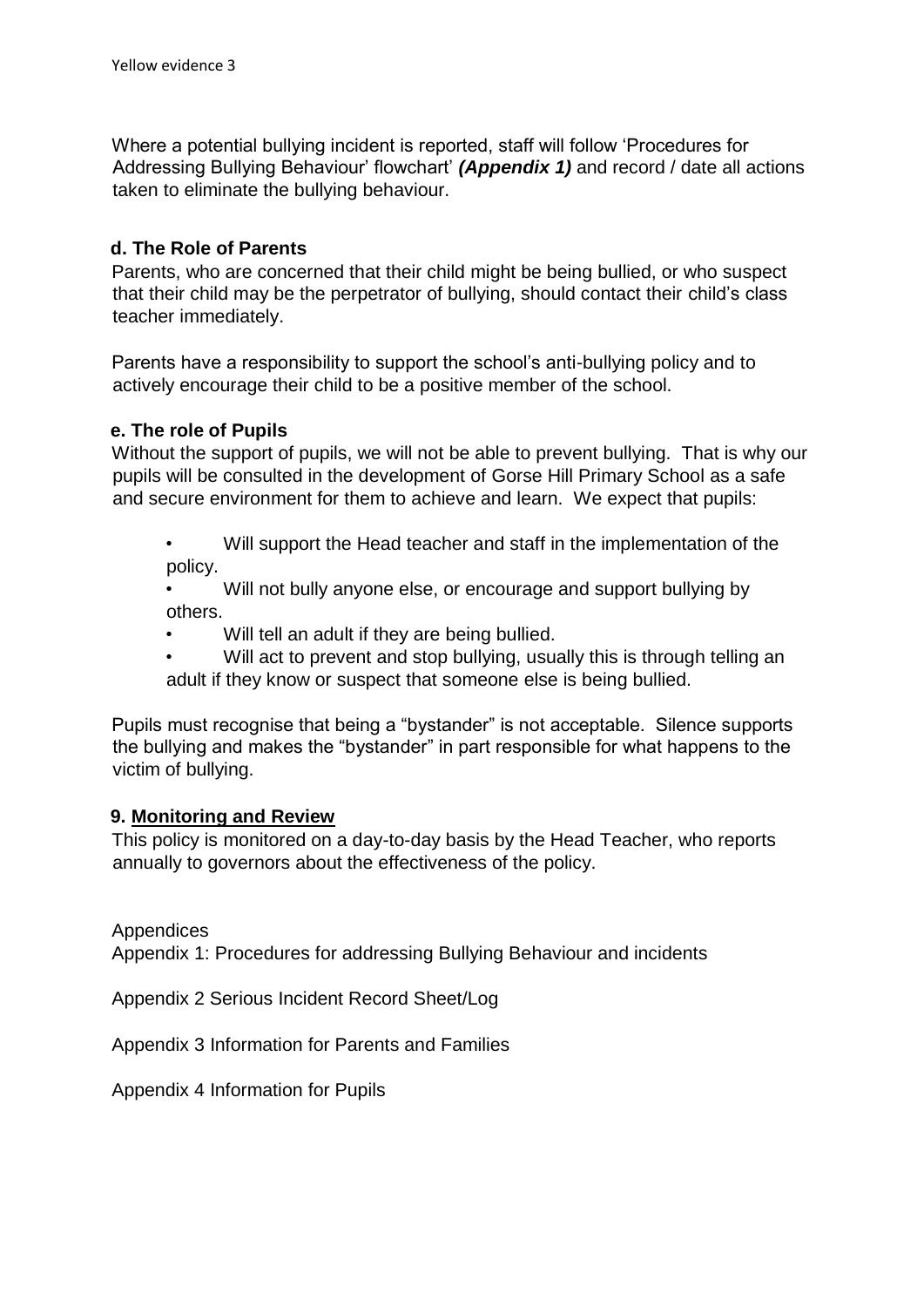# Gorse Hill Primary School

# **Anti-Bullying Policy**



I confirm that I have read and understand the school's Anti-Bullying Policy.

In understanding the policy, I confirm that I agree to the processes and procedures outlined.

I understand that I am responsible for helping to effectively deal with Bullying and should I have any concerns I will raise these immediately with my line manager and/or the Headteacher/Deputy Headteacher.